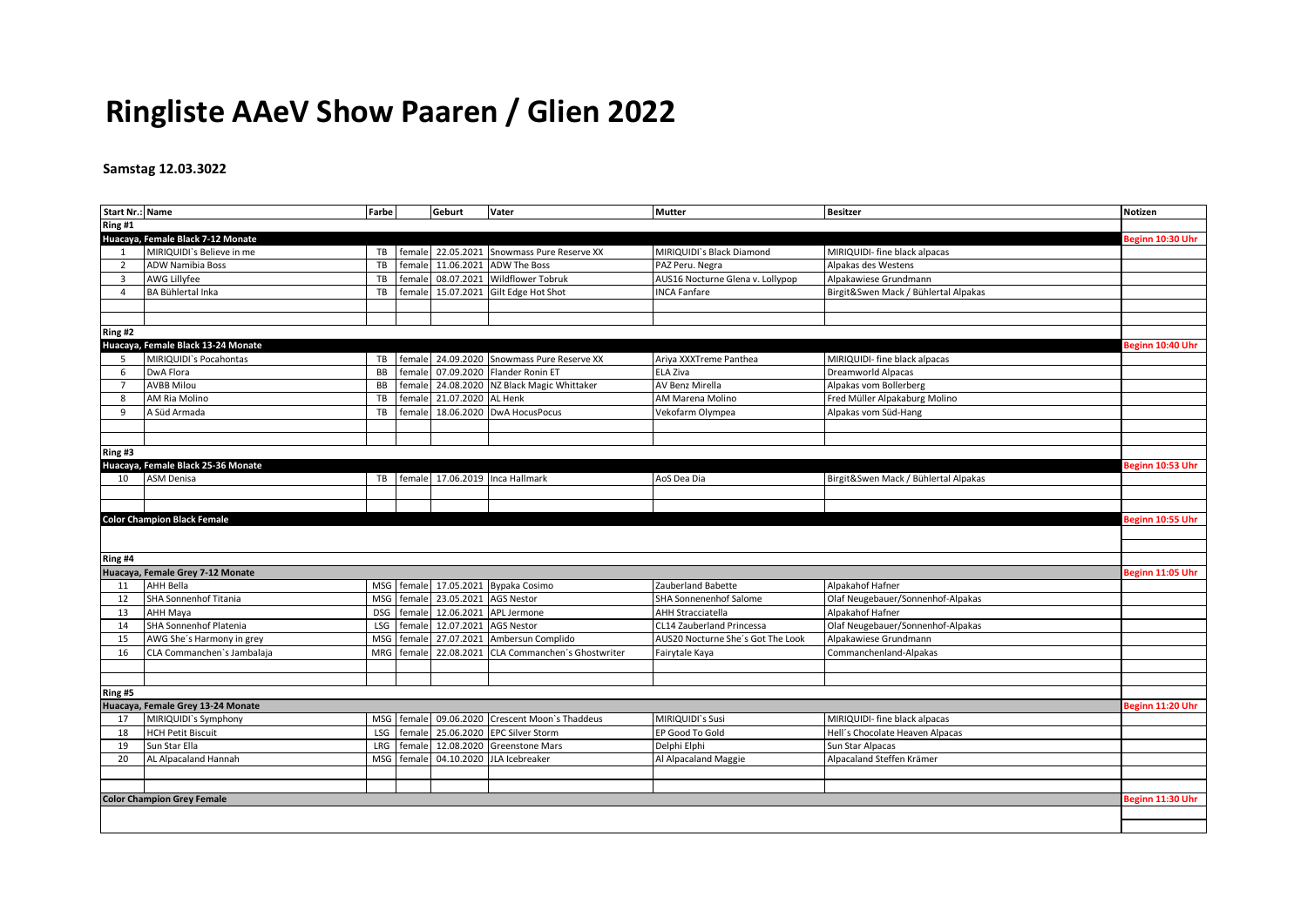| Start Nr.: Name |                                                  | Farbe     |                  | Geburt               | Vater                                    | <b>Mutter</b>                                        | <b>Besitzer</b>                       |                  |
|-----------------|--------------------------------------------------|-----------|------------------|----------------------|------------------------------------------|------------------------------------------------------|---------------------------------------|------------------|
| Ring #6         |                                                  |           |                  |                      |                                          |                                                      |                                       |                  |
|                 | Huacaya, Female Roan 7-12 Monate                 |           |                  |                      |                                          |                                                      |                                       | Beginn 11:37 Uhr |
| 21              | Sun Star Mystic                                  | Roan      | female           |                      | 01.06.2021 Timbertop CT Grand Slam       | MMU Munayki                                          | Sun Star Alpacas                      |                  |
| 22              | <b>BLUE MOON TORTIE</b>                          |           | Roan female      |                      | 19.08.2021 NZSUMMERHILL LEOPARD HERMES   | PRO PEARL VOM OBERBERG                               | blue moon ALPACAS                     |                  |
| 23              | <b>Blue Moon Grace</b>                           | Roan      | female           | 16.03.2021           | NZSUMMERHILL LEOPARD HERMES              | <b>ASPN QUIET STORM</b>                              | blue moon ALPACAS                     |                  |
|                 |                                                  |           |                  |                      |                                          |                                                      |                                       |                  |
|                 |                                                  |           |                  |                      |                                          |                                                      |                                       |                  |
|                 | <b>Color Champion Roan Female</b>                |           |                  |                      |                                          |                                                      |                                       | Beginn 11:45 Uhr |
|                 |                                                  |           |                  |                      |                                          |                                                      |                                       |                  |
|                 |                                                  |           |                  |                      |                                          |                                                      |                                       |                  |
| Ring #7         |                                                  |           |                  |                      |                                          |                                                      |                                       |                  |
|                 | Huacaya, Female Brown 7-12 Monate                |           |                  |                      |                                          |                                                      |                                       | Beginn 11:48 Uhr |
| 24              | AVBB Donna                                       | LB        | female           |                      | 19.05.2021 AVBB Dexter                   | <b>AVBB Clark's First Lady</b>                       | Alpakas vom Bollerberg                |                  |
| 25              | <b>ADW Flamings Shadow</b>                       | DB        | female           |                      | 27.05.2021 ADW Manhattans Flaming Star   | <b>TNC Shakira</b>                                   | Alpakas des Westens                   |                  |
| 26              | Sun Star Kassandra                               | LB        | female           |                      | 27.05.2021 Majestic Meadows A Wanted Man | Sun Star Kate                                        | Sun Star Alpacas                      |                  |
| 27              | <b>HPY Rhoska</b>                                | MB        | female           | 28.06.2021 BY Cosimo |                                          | Alba Spot On                                         | Happy Alpakas / Timo Krämer           |                  |
| 28              | BA Bühlertal Ilea                                | LB        | female           |                      | 13.07.2021 Gilt Edge Hot Shot            | BA Bühlertal Diva                                    | Birgit&Swen Mack / Bühlertal Alpakas  |                  |
| 29              | EHA Highlanders Iberia                           | MB        | female           |                      | 31.07.2021 AHL TruHighlander             | Wessex Aqueda                                        | Frank Skorek Elbenhof Alpaka          |                  |
| 30              | A Süd Jemma                                      | MB        | female           |                      | 29.08.2021 DwA Medicus                   | AoD Germania                                         | Alpakas vom Süd-Hang                  |                  |
|                 |                                                  |           |                  |                      |                                          |                                                      |                                       |                  |
|                 |                                                  |           |                  |                      |                                          |                                                      |                                       |                  |
| Ring #8         |                                                  |           |                  |                      |                                          |                                                      |                                       |                  |
|                 |                                                  |           |                  |                      |                                          |                                                      |                                       | Beginn 12:09 Uhr |
|                 | Huacaya, Female Brown 13-24 Monate<br>DwA Widdow |           |                  |                      |                                          |                                                      |                                       |                  |
| 31              |                                                  |           | MB female        |                      | 09.05.2020 Flanders Ronin ET             | DwA Whisper                                          | Dreamworld Alpacas                    |                  |
| 32<br>33        | Pakahara Victoria<br><b>WEST Exquisita</b>       | LB<br>MB  | female<br>female | 08.06.2020 Crespo    | 22.07.2020 MillDUck Oregon               | EP Cambridge Chateaux<br><b>WEST Peruvian Evoque</b> | Pakahara Alpakas<br>Westfalen Alpacas |                  |
| 34              |                                                  | <b>MB</b> |                  | 28.07.2020 BY Cosimo |                                          | Al Alpacaland Joeline                                |                                       |                  |
|                 | AL Alpacaland Bea                                |           | female           |                      |                                          |                                                      | Alpacaland Steffen Krämer             |                  |
| 35              | <b>ADV Arielle</b>                               | DB        | female           |                      | 03.08.2020 ADW Manhattans Geronimo       | <b>ASM INCA Hallmarks Roxana</b>                     | Detlef Räsener/Alpakas vom Weinberg   |                  |
|                 |                                                  |           |                  |                      |                                          |                                                      |                                       |                  |
|                 |                                                  |           |                  |                      |                                          |                                                      |                                       |                  |
| Ring #9         |                                                  |           |                  |                      |                                          |                                                      |                                       |                  |
|                 | Huacaya, Female Brown 25-36 Monate               |           |                  |                      |                                          |                                                      |                                       | Beginn 12:21 Uhr |
| 36              | Sun Star Yumbilla                                | LB        | female           | 10.02.2020           | Timbertop CT Grand Slam                  | alpacasRstyle Niagara                                | Sun Star Alpacas                      |                  |
|                 |                                                  |           |                  |                      |                                          |                                                      |                                       |                  |
|                 |                                                  |           |                  |                      |                                          |                                                      |                                       |                  |
|                 | <b>Color Champion Brown Female</b>               |           |                  |                      |                                          |                                                      |                                       | Beginn 12:23 Uhr |
|                 |                                                  |           |                  |                      |                                          |                                                      |                                       |                  |
|                 |                                                  |           |                  |                      |                                          |                                                      |                                       |                  |
|                 |                                                  |           |                  |                      | Mittagspause 12:30-13:30 Uhr             |                                                      |                                       |                  |
|                 |                                                  |           |                  |                      |                                          |                                                      |                                       |                  |
|                 |                                                  |           |                  |                      |                                          |                                                      |                                       |                  |
| <b>Ring #10</b> |                                                  |           |                  |                      |                                          |                                                      |                                       |                  |
|                 | Huacaya, Female Med./Dark Fawn 7-12 Monate       |           |                  |                      |                                          |                                                      |                                       | Beginn 13:30 Uhr |
| 37              | Sun Star KayLeigh                                | MF        | female           |                      | 27.03.2021 AHL Peruvian TruHighlander    | alpacasRstyle Katarina                               | Sun Star Alpacas                      |                  |
| 38              | CLA Commanchen's Jadora                          | MF        | female           |                      | 10.05.2021 SWS Severino                  | CLA Commanchen's Esme                                | Commanchenland-Alpakas                |                  |
| 39              | WWA Wiedwisch Peruvian Espe                      | <b>MF</b> | female           |                      | 16.05.2021 Bozedown Shalimar II          | <b>AEC Peruvian Esra</b>                             | Carl Rusch / Hof Wiedwisch            |                  |
| 40              | <b>ADW Nalani</b>                                | MF        | female           | 20.05.2021           | MM A Wanted Man                          | Silverstone November Rain                            | Alpakas des Westens                   |                  |
| 41              | AWG Britannia                                    | DF        | female           | 05.06.2021           | <b>Wildflower Tobruk</b>                 | <b>AWG TruBeverly</b>                                | Alpakawiese Grundmann                 |                  |
|                 |                                                  |           |                  |                      |                                          |                                                      |                                       |                  |
|                 |                                                  |           |                  |                      |                                          |                                                      |                                       |                  |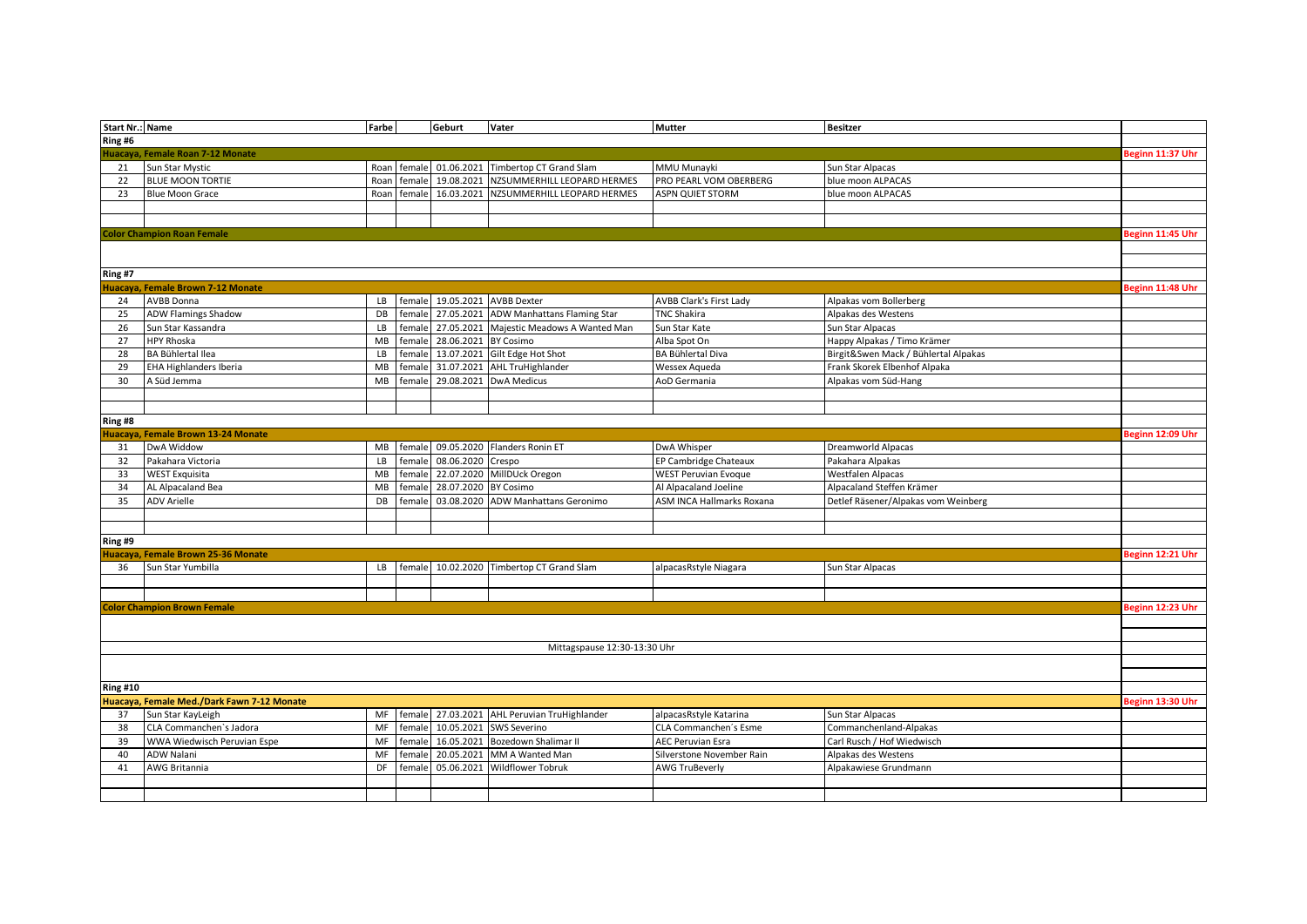| <b>Start Nr.: Name</b> |                                             | Farbe     |           | Geburt                              | Vater                                             | <b>Mutter</b>                  | <b>Besitzer</b>                      |                  |
|------------------------|---------------------------------------------|-----------|-----------|-------------------------------------|---------------------------------------------------|--------------------------------|--------------------------------------|------------------|
| <b>Ring #11</b>        |                                             |           |           |                                     |                                                   |                                |                                      |                  |
|                        | Huacaya, Female Med./Dark Fawn 7-12 Monate  |           |           |                                     |                                                   |                                |                                      | Beginn 13:43 Uhr |
| 42                     | ALT Cassandra                               | MF        |           | female 11.07.2021 ALT Igol          |                                                   | <b>ALT Catalina</b>            | G. Mann                              |                  |
| 43                     | <b>AVW Emilio's Mia</b>                     | <b>DF</b> | female    |                                     | 12.07.2021 AVW Highland Emilio                    | <b>AVW Pogy's Princes</b>      | Detlef Räsener/Alpakas vom Weinberg  |                  |
| 44                     | SHA Sonnenhof Moonlight                     | MF        | female    |                                     | 16.07.2021 MQ Miriquidi Titanium's Sun Star       | SHA Sonnenhof Milaine          | Olaf Neugebauer/Sonnenhof-Alpakas    |                  |
| 45                     | <b>AADL Marie</b>                           | MF        | female    |                                     | 16.07.2021 Algoma Chaska                          | AZHO ProLeonor vom Oberberg    | Alpaka an der Leine                  |                  |
|                        |                                             |           |           |                                     |                                                   |                                |                                      |                  |
|                        |                                             |           |           |                                     |                                                   |                                |                                      |                  |
| <b>Ring #12</b>        |                                             |           |           |                                     |                                                   |                                |                                      |                  |
|                        | Huacaya, Female Med./Dark Fawn 13-24 Monate |           |           |                                     |                                                   |                                |                                      | Beginn 13:53 Uhr |
| 46                     | Alpaka Glück Starnight                      | DF        | female    |                                     | 30.05.2020 Waiheke Starlight                      | NZ Southern Marmelade          | Alpaka Glück                         |                  |
| 47                     | <b>ALT Carina</b>                           | DF        | female    |                                     | 07.06.2020 Flanders Ronin                         | ALT Catalina                   | G. Mann                              |                  |
| 48                     | AV Benz Jule                                | MF        | female    | 08.06.2020                          | Algoma Chaska                                     | AV Benz Joena                  | Alpaka an der Leine                  |                  |
| 49                     | <b>BA Bühlertal Hazel</b>                   | MF        | female    |                                     | 15.06.2020 Gilt Edge Hot Shot                     | Quality Line Cambridge Dignity | Birgit&Swen Mack / Bühlertal Alpakas |                  |
| 50                     | <b>AVW Emilio's Harmony</b>                 | MF        | female    | 25.06.2020                          | <b>AVW Highland Emilio</b>                        | <b>AVW Pogy's Princes</b>      | Detlef Räsener/Alpakas vom Weinberg  |                  |
|                        |                                             |           |           |                                     |                                                   |                                |                                      |                  |
|                        |                                             |           |           |                                     |                                                   |                                |                                      |                  |
| <b>Ring #13</b>        |                                             |           |           |                                     |                                                   |                                |                                      |                  |
|                        |                                             |           |           |                                     |                                                   |                                |                                      | Beginn 14:06 Uhr |
|                        | Huacaya, Female Med./Dark Fawn 13-24 Monate |           |           |                                     |                                                   |                                |                                      |                  |
| 51                     | <b>BA Bühlertal Haily</b>                   | MF<br>DF  |           |                                     | female 08.07.2020 Gilt Edge Hot Shot              | Quality Line Gina              | Birgit&Swen Mack / Bühlertal Alpakas |                  |
| 52                     | MIRIQUIDI's Thalita                         |           | female    |                                     | 18.07.2020 Snowmass Everlasting Highlander        | Arija Pure Reserve's Talulah   | MIRIQUIDI- fine black alpacas        |                  |
| 53                     | AM Kerstin Molino                           | DF        | female    |                                     | 03.08.2020 BAYPAKA Cosimo                         | AM Cataleya Molino             | Fred Müller Alpakaburg Molino        |                  |
| 54                     | ADW Lambos Miracle                          | MF        | female    |                                     | 10.08.2020 ADW Manhattans Lamborghini             | ADW Mara FL                    | Alpakas des Westens                  |                  |
| 55                     | SHA Sonnenhof Asmara                        | MF        | female    |                                     | 20.08.2020 MQ Miriquidi Titanium's Sun Star       | SHA Sonnenenhof Milu           | Olaf Neugebauer/Sonnenhof-Alpakas    |                  |
|                        |                                             |           |           |                                     |                                                   |                                |                                      |                  |
|                        |                                             |           |           |                                     |                                                   |                                |                                      |                  |
| <b>Ring #14</b>        |                                             |           |           |                                     |                                                   |                                |                                      |                  |
|                        | Huacaya, Female Med./Dark Fawn 25-36 Monate |           |           |                                     |                                                   |                                |                                      | Beginn 14:19 Uhr |
| 56                     | <b>WEST Peruvian Corazon</b>                | MF        | female    |                                     | 07.05.2019 SMG Quechua's Tsunami                  | <b>WEST Peruvian Charlet</b>   | Westfalen Alpacas                    |                  |
|                        |                                             |           |           |                                     |                                                   |                                |                                      |                  |
|                        |                                             |           |           |                                     |                                                   |                                |                                      |                  |
|                        | <b>Color Champion Med./Dark Fawn Female</b> |           |           |                                     |                                                   |                                |                                      | Beginn 14:23 Uhr |
|                        |                                             |           |           |                                     |                                                   |                                |                                      |                  |
|                        |                                             |           |           |                                     |                                                   |                                |                                      |                  |
| <b>Ring #15</b>        |                                             |           |           |                                     |                                                   |                                |                                      |                  |
|                        | <b>Suri, Female Black 13-24 Monate</b>      |           |           |                                     |                                                   |                                |                                      | Beginn 14:35 Uhr |
| 57                     | SR Merida                                   |           |           | TB   female 25.07.2020 Tamaris      |                                                   | Canchones Prophecy             | Suri Revolution                      |                  |
|                        |                                             |           |           |                                     |                                                   |                                |                                      |                  |
| <b>Ring #16</b>        |                                             |           |           |                                     |                                                   |                                |                                      |                  |
|                        | <b>Suri, Female Black 37-48 Monate</b>      |           |           |                                     |                                                   |                                |                                      | Beginn 14:38 Uhr |
| 58                     | Tamaris                                     |           | TB female |                                     | 01.06.2018 Cinders from Ricochet Ranch            | <b>GLR Kayia</b>               | Suri Revolution                      |                  |
|                        |                                             |           |           |                                     |                                                   |                                |                                      |                  |
| <b>Ring #17</b>        |                                             |           |           |                                     |                                                   |                                |                                      |                  |
|                        | Suri, Female Multicolor 13-24 Monate        |           |           |                                     |                                                   |                                |                                      | Beginn 14:40 Uhr |
| 59                     | ALA Royana                                  |           |           |                                     | Multi female 15.07.2020 Surilana Royal Innovation | <b>ARA Tinkerbell</b>          | <b>Auenland Alpakas</b>              |                  |
|                        |                                             |           |           |                                     |                                                   |                                |                                      |                  |
| <b>Ring #18</b>        |                                             |           |           |                                     |                                                   |                                |                                      |                  |
|                        | uri, Female Beige 7-12 Monate               |           |           |                                     |                                                   |                                |                                      | Beginn 14:43 Uhr |
| 60                     | ALA Mystic SunBeam                          | BG        | female    |                                     | 07.06.2021 Surilana Surpass                       | <b>EHA Ebony</b>               | <b>Auenland Alpakas</b>              |                  |
|                        |                                             |           |           |                                     |                                                   |                                |                                      |                  |
| <b>Ring #19</b>        |                                             |           |           |                                     |                                                   |                                |                                      |                  |
|                        | <b>Suri, Female White 7-12 Monate</b>       |           |           |                                     |                                                   |                                |                                      | Beginn 14:45 Uhr |
| 61                     | <b>EHA Elios Ibele</b>                      |           |           | WH   female   19.07.2021   EHA Elio |                                                   | Surilana Isotope               | Frank Skorek Elbenhof Alpaka         |                  |
|                        |                                             |           |           |                                     |                                                   |                                |                                      |                  |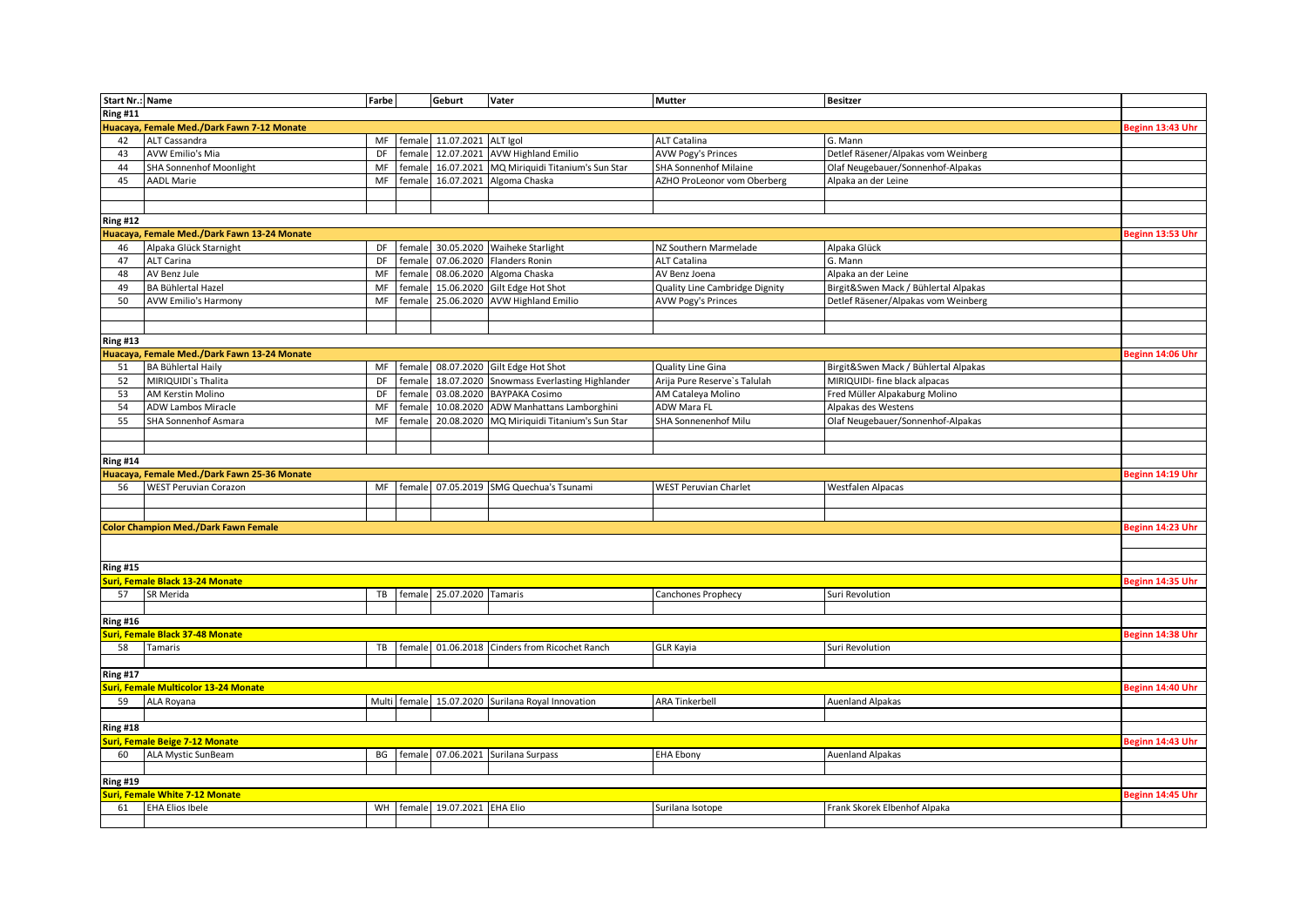| Start Nr.: Name |                                              | Farbe |              | Geburt                              | Vater                                           | <b>Mutter</b>                       | <b>Besitzer</b>                      |                  |
|-----------------|----------------------------------------------|-------|--------------|-------------------------------------|-------------------------------------------------|-------------------------------------|--------------------------------------|------------------|
| <b>Ring #20</b> |                                              |       |              |                                     |                                                 |                                     |                                      |                  |
|                 | <b>Suri, Female White 13-24 Monate</b>       |       |              |                                     |                                                 |                                     |                                      | Beginn 14:48 Uhr |
| 62              | ALSU Cashmere                                |       |              | WH Female 13.06.2020 Surico Vivo    |                                                 | Surico Gabriela                     | AlpaSuri GbR                         |                  |
| 63              | <b>EHA Conners Hanna</b>                     | WH    | female       | 18.06.2020                          | <b>EHA Octans Connors</b>                       | <b>EHA Mystery Mans Dakota</b>      | Frank Skorek Elbenhof Alpaka         |                  |
|                 |                                              |       |              |                                     |                                                 |                                     |                                      |                  |
| <b>Ring #21</b> |                                              |       |              |                                     |                                                 |                                     |                                      |                  |
|                 | <b>Suri, Female White 37-48 Monate</b>       |       |              |                                     |                                                 |                                     |                                      | Beginn 14:53 Uhr |
| 64              | SURICO Gretchen                              |       | WH female    |                                     | 08.04.2018 SURICO Tangier                       | <b>SURICO Giselle</b>               | AlpaSuri GbR                         |                  |
|                 |                                              |       |              |                                     |                                                 |                                     |                                      |                  |
|                 | <b>Best of Suri Female</b>                   |       |              |                                     |                                                 |                                     |                                      | Beginn 14:55 Uhr |
|                 |                                              |       |              |                                     |                                                 |                                     |                                      |                  |
|                 |                                              |       |              |                                     |                                                 |                                     |                                      |                  |
| <b>Ring #22</b> |                                              |       |              |                                     |                                                 |                                     |                                      |                  |
|                 | Huacaya, Female Appalossa 7-12 Monate        |       |              |                                     |                                                 |                                     |                                      | Beginn 15:16 Uhr |
| 65              | AVHE Agripina vom Hof Erlenbruch             |       |              |                                     | App   female 03.08.2021   Snowmass Independence | Miss Moneypenny                     | Alpakas vom Hof Erlenbruch           |                  |
| 66              | AVHE LookALikeTwo vom Hof Erlenbruch         | App   | female       |                                     | 15.08.2021 Arriba Momentous                     | <b>ADW Mirage</b>                   | Alpakas vom Hof Erlenbruch           |                  |
| 67              | BLUE MOON LEOPARD TIGER LILY                 |       | female       |                                     | 15.08.2021 BLUE MOON TIGER                      | LYA POINT WITNESS                   | blue moon ALPACAS                    |                  |
|                 |                                              | App   |              |                                     |                                                 |                                     |                                      |                  |
| 68              | BLUE MOON LEOPARD HAZEL                      |       |              |                                     | App   female 25.08.2021   BLUE MOON APPMAN      | <b>BLUE MOON NOUGAT</b>             | blue moon ALPACAS                    |                  |
|                 |                                              |       |              |                                     |                                                 |                                     |                                      |                  |
|                 |                                              |       |              |                                     |                                                 |                                     |                                      |                  |
| <b>Ring #23</b> |                                              |       |              |                                     |                                                 |                                     |                                      |                  |
|                 | Huacaya, Female Appalossa 13-24 Monate       |       |              |                                     |                                                 |                                     |                                      | Beginn 15:26 Uhr |
| 69              | CLA Commanchen's Indian Summer               |       |              |                                     | App   female 27.07.2020   CCA Colorado          | CLA Commanchen's Explosion of Color | Commanchenland-Alpakas               |                  |
|                 |                                              |       |              |                                     |                                                 |                                     |                                      |                  |
|                 |                                              |       |              |                                     |                                                 |                                     |                                      |                  |
|                 | <b>Color Champion Appalossa Female</b>       |       |              |                                     |                                                 |                                     |                                      | Beginn 15:28 Uhr |
|                 |                                              |       |              |                                     |                                                 |                                     |                                      |                  |
|                 |                                              |       |              |                                     |                                                 |                                     |                                      |                  |
| <b>Ring #24</b> |                                              |       |              |                                     |                                                 |                                     |                                      |                  |
|                 | Huacaya, Female Multicolor 7-12 Monate       |       |              |                                     |                                                 |                                     |                                      | Beginn 15:31 Uhr |
| 70              | Pakahara Baja California                     |       | Multi female |                                     | 29.05.2021 Pakahara Colorido                    | <b>ASPN Truly Indochine</b>         | Pakahara Alpakas                     |                  |
|                 |                                              |       |              |                                     |                                                 |                                     |                                      |                  |
|                 |                                              |       |              |                                     |                                                 |                                     |                                      |                  |
| <b>Ring #25</b> |                                              |       |              |                                     |                                                 |                                     |                                      |                  |
|                 | Huacaya, Female Multicolor 13-24 Monate      |       |              |                                     |                                                 |                                     |                                      | eginn 15:33 Uhr  |
| 71              | <b>BA Bühlertal Honey</b>                    |       |              |                                     | Multi female 12.06.2020 Gilt Edge Hot Shot      | <b>Quality Line Gentle</b>          | Birgit&Swen Mack / Bühlertal Alpakas |                  |
|                 |                                              |       |              |                                     |                                                 |                                     |                                      |                  |
|                 |                                              |       |              |                                     |                                                 |                                     |                                      |                  |
| <b>Ring #26</b> |                                              |       |              |                                     |                                                 |                                     |                                      |                  |
|                 | Huacaya, Female Multicolor 25-36 Monate      |       |              |                                     |                                                 |                                     |                                      | eginn 15:35 Uhr  |
| 72              | AHH Chloe                                    |       |              | Multi female 06.08.2019 AL Alberich |                                                 | AHH Cleopatra                       | Alpakahof Hafner                     |                  |
|                 |                                              |       |              |                                     |                                                 |                                     |                                      |                  |
|                 |                                              |       |              |                                     |                                                 |                                     |                                      |                  |
|                 | <b>Color Champion Multicolor Female</b>      |       |              |                                     |                                                 |                                     |                                      | Beginn 15:37 Uhr |
|                 |                                              |       |              |                                     |                                                 |                                     |                                      |                  |
|                 |                                              |       |              |                                     |                                                 |                                     |                                      |                  |
| <b>Ring #27</b> |                                              |       |              |                                     |                                                 |                                     |                                      |                  |
|                 | Huacaya, Female Beige/Light Fawn 7-12 Monate |       |              |                                     |                                                 |                                     |                                      | Beginn 15:45 Uhr |
| 73              | OLD Aurora d' Amour                          | BG    | female       |                                     | 08.04.2021 OLD Te Amour                         | Wessex Peruvian Juliana             | <b>Oldenburg Alpacas</b>             |                  |
| 74              | DwA Cosmopolitan                             | LF    | female       |                                     | 04.05.2021 SWS Satinero                         | DwA Cassiopeia                      | Dreamworld Alpacas                   |                  |
| 75              | AVBB Ivy                                     | LF    | female       |                                     | 09.06.2021 Snowmass Independence                | <b>AVBB Stina</b>                   | Alpakas vom Bollerberg               |                  |
| 76              | MIRIQUIDI's Golden Shine                     | LF    | female       |                                     | 27.06.2021 Arija Pure Reserve's Meyer           | MIRIQUIDI's Grey's Girl             | MIRIQUIDI- fine black alpacas        |                  |
| 77              | WWA Wiedwisch Peruvian Svana                 | BG    | female       |                                     | 12.07.2021 Wessex Thrush                        | AEC Peruvian Shamyra                | Carl Rusch / Hof Wiedwisch           |                  |
|                 |                                              |       |              |                                     |                                                 |                                     |                                      |                  |
|                 |                                              |       |              |                                     |                                                 |                                     |                                      |                  |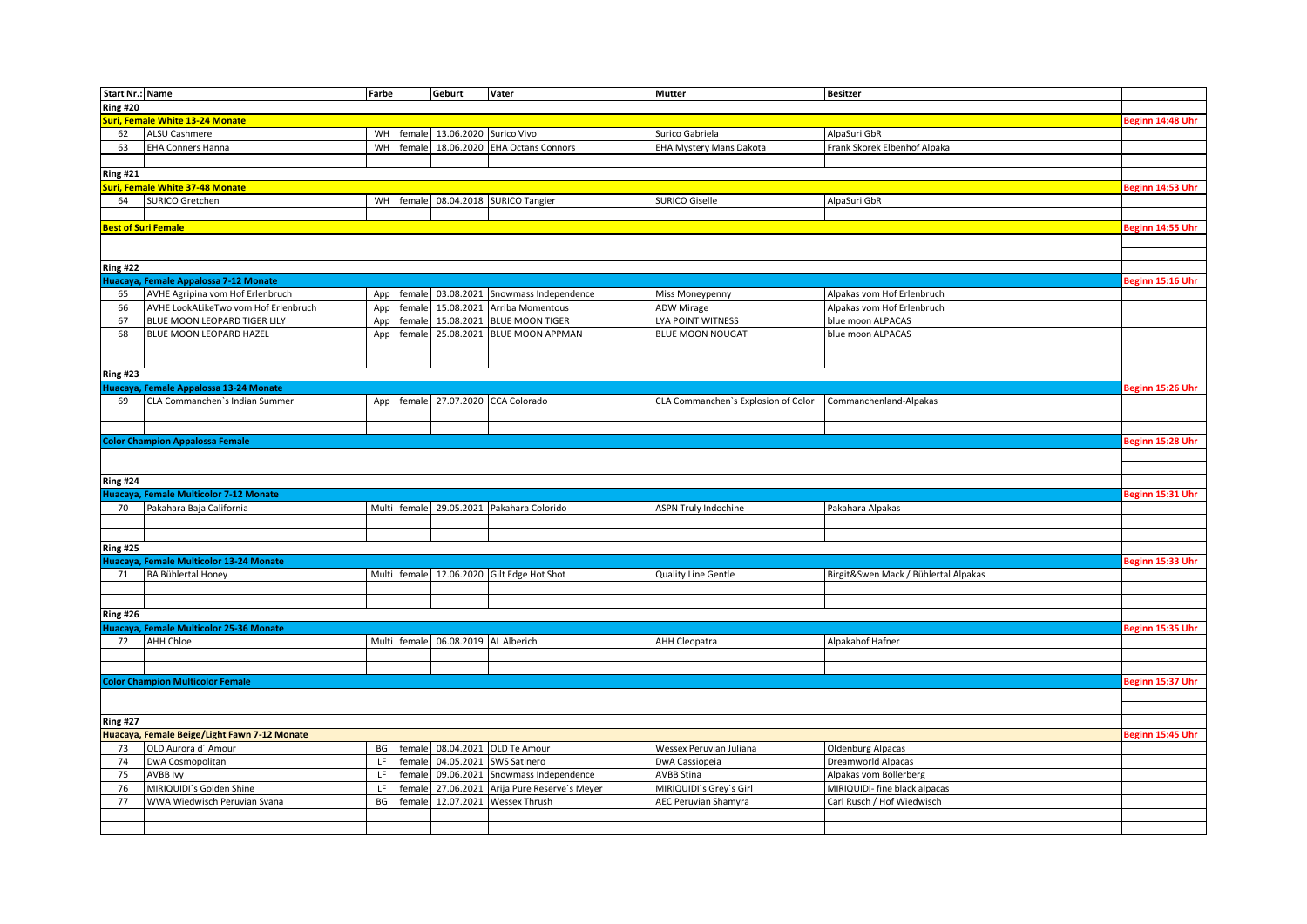| <b>Start Nr.: Name</b> |                                                            | Farbe     |           | Geburt                     | Vater                                           | <b>Mutter</b>                 | <b>Besitzer</b>               |                  |
|------------------------|------------------------------------------------------------|-----------|-----------|----------------------------|-------------------------------------------------|-------------------------------|-------------------------------|------------------|
| <b>Ring #28</b>        |                                                            |           |           |                            |                                                 |                               |                               |                  |
|                        | Huacaya, Female Beige/Light Fawn 13-24 Monate              |           |           |                            |                                                 |                               |                               | Beginn 15:57 Uhr |
| 78                     | LU Tina                                                    | LF.       | female    | 04.07.2020 LU Charly       |                                                 | LU Trixi                      | Bernhard Schneider            |                  |
| 79                     | OLD Chaparrita d'Amour                                     | BG        | female    |                            | 02.08.2020 OLD Te Amour                         | <b>OLD Celebrity</b>          | <b>Oldenburg Alpacas</b>      |                  |
|                        |                                                            |           |           |                            |                                                 |                               |                               |                  |
|                        |                                                            |           |           |                            |                                                 |                               |                               |                  |
| <b>Ring #29</b>        |                                                            |           |           |                            |                                                 |                               |                               |                  |
|                        | Huacaya, Female Beige/Light Fawn 25-36 Monate              |           |           |                            |                                                 |                               |                               | Beginn 16:02 Uhr |
| 80                     | <b>STAR Christina</b>                                      | LF        |           | female 17.08.2019 SG Jargo |                                                 | Star Creme                    | Saubachtal-Alpakaranch        |                  |
| 81                     | Gilt Edge Joy                                              | LF        |           |                            | female 11.01.2020 EP Cambridge Legionary        | Gilt Edge Firefly             | Alpaka Glück                  |                  |
|                        |                                                            |           |           |                            |                                                 |                               |                               |                  |
|                        |                                                            |           |           |                            |                                                 |                               |                               |                  |
|                        | <b>Color Champion Beige/Light Fawn Female</b>              |           |           |                            |                                                 |                               |                               | Beginn 16:07 Uhr |
|                        |                                                            |           |           |                            |                                                 |                               |                               |                  |
|                        |                                                            |           |           |                            |                                                 |                               |                               |                  |
| <b>Ring #30</b>        |                                                            |           |           |                            |                                                 |                               |                               |                  |
|                        | Huacaya, Female White 7-12 Monate                          |           |           |                            |                                                 |                               |                               | Beginn 16:15 Uhr |
| 82                     | WWA Wiedwisch Peruvian Tilda                               | WH        | female    |                            | 18.05.2021 Wessex Thrush                        | <b>AEC Peruvian Tracy</b>     | Carl Rusch / Hof Wiedwisch    |                  |
| 83                     | WWA Wiedwisch Peruvian Ronja                               | WH        | female    |                            | 19.05.2021 AEC Peruvian Theo                    | Wiedwisch Peruvian Rhea       | Carl Rusch / Hof Wiedwisch    |                  |
| 84                     | ALT Ida                                                    |           | WH female | 24.05.2021 Tsunami         |                                                 | <b>ALT Isabel</b>             | G. Mann                       |                  |
| 85                     | ADW FirePandora                                            | WH        | female    |                            | 05.06.2021 Gilt Edge Firebrand                  | <b>ADW Gold Pinacolada</b>    | Alpakas des Westens           |                  |
| 86                     | WWA Wiedwisch Smilla                                       | WH        | female    |                            | 11.06.2021 Wessex Thrush                        | Wiedwisch Sansah              | Carl Rusch / Hof Wiedwisch    |                  |
| 87                     | <b>ALA SnowFlake</b>                                       | WH        | female    |                            | 25.06.2021 Xanadu Anthem                        | <b>ALA Ice Beauty</b>         | <b>Auenland Alpakas</b>       |                  |
| 88                     | ALSU Donatella                                             | WH        | female    |                            | 04.09.2021 ALSU Valentino                       | EP Cambridge Dance Away       | AlpaSuri GbR                  |                  |
|                        |                                                            |           |           |                            |                                                 |                               |                               |                  |
|                        |                                                            |           |           |                            |                                                 |                               |                               |                  |
| <b>Ring #31</b>        |                                                            |           |           |                            |                                                 |                               |                               |                  |
|                        | Huacaya, Female White 13-24 Monate                         |           |           |                            |                                                 |                               |                               | Beginn 16:36 Uhr |
| 89                     | <b>ADW FireChiara</b>                                      |           | WH female |                            | 10.05.2020 Gilt Edge Firebrand                  | <b>ADW Manhattans Chisora</b> | Alpakas des Westens           |                  |
| 90                     | AL Alpacaland Bonny                                        | WH        | female    |                            | 11.05.2020 GRF Gustav Appleson                  | <b>AL Alpacaland Rainbow</b>  | Alpacaland Steffen Krämer     |                  |
| 91                     | AM Maira Molino                                            | WH        | female    |                            | 29.05.2020 GRF Gustav Appleson                  | AM Donna Silva                | Fred Müller Alpakaburg Molino |                  |
| 92                     | LU Valentina                                               | WH        | female    | 09.06.2020 SG Jargo        |                                                 | LU Vanda                      | <b>Bernhard Schneider</b>     |                  |
| 93                     | OLD Miss Legendary                                         | <b>WH</b> | female    |                            | 16.08.2020 Kurrawa Legends Thrill Seeker        | <b>Brenor Eve</b>             | <b>Oldenburg Alpacas</b>      |                  |
|                        |                                                            |           |           |                            |                                                 |                               |                               |                  |
|                        |                                                            |           |           |                            |                                                 |                               |                               |                  |
| <b>Ring #32</b>        |                                                            |           |           |                            |                                                 |                               |                               |                  |
| 94                     | Huacaya, Female White über 48 Monate<br><b>ALSU Nicola</b> |           |           |                            | WH Female 05.12.2017 EP Cambridge Risk Taker ET |                               |                               | Beginn 16:49 Uhr |
|                        |                                                            |           |           |                            |                                                 | Cambridge Autumn Spirit       | AlpaSuri GbR                  |                  |
|                        |                                                            |           |           |                            |                                                 |                               |                               |                  |
|                        |                                                            |           |           |                            |                                                 |                               |                               |                  |
|                        | <b>Color Champion White Female</b>                         |           |           |                            |                                                 |                               |                               | Beginn 16:52 Uhr |
|                        |                                                            |           |           |                            |                                                 |                               |                               |                  |
|                        |                                                            |           |           |                            |                                                 |                               |                               |                  |
|                        | <b>Best of Huacaya Stuten</b>                              |           |           |                            |                                                 |                               |                               | Beginn 17:02 Uhr |
|                        |                                                            |           |           |                            |                                                 |                               |                               |                  |
|                        |                                                            |           |           |                            |                                                 |                               |                               |                  |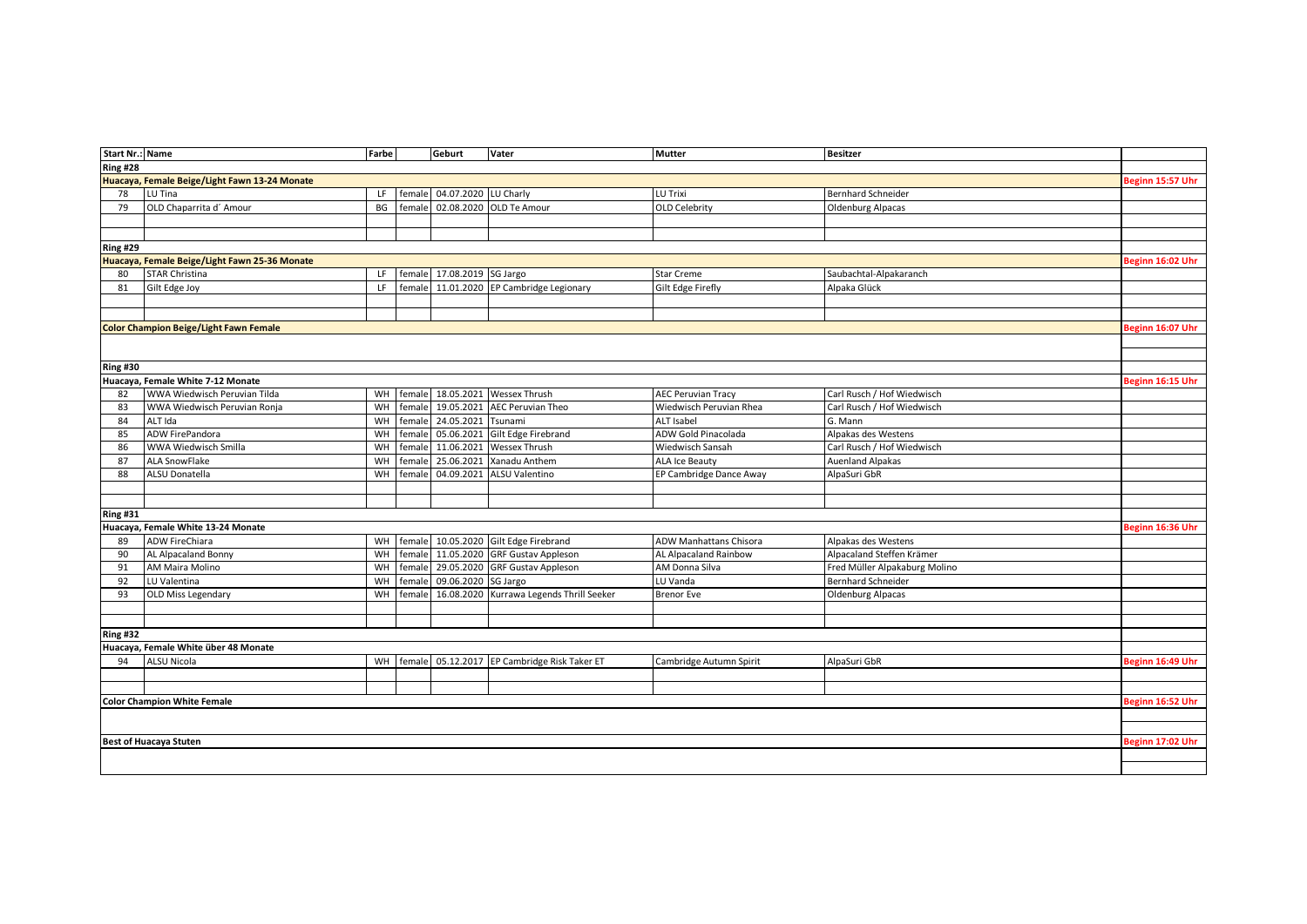|                                    | <b>Start Nr.: Name</b>                                | Farbe      |      | Geburt                    | Vater                                 | <b>Mutter</b>                       | <b>Besitzer</b>                                                    | Notizen         |
|------------------------------------|-------------------------------------------------------|------------|------|---------------------------|---------------------------------------|-------------------------------------|--------------------------------------------------------------------|-----------------|
| <b>Ring #34</b>                    |                                                       |            |      |                           |                                       |                                     |                                                                    |                 |
|                                    | Huacaya, Male Black 7-12 Monate                       |            |      |                           |                                       |                                     |                                                                    | Beginn 8:30 Uhr |
| 95                                 | WEST Tiger's Black Gigolo                             | BB         |      |                           | male 20.04.2021 Flanders Tiger        | Waiheke Ginger Kiss                 | <b>Oldenburg Alpacas</b>                                           |                 |
| 96                                 | DwA Man in Black                                      | TB         | male | 07.06.2021                | DwA HocusPocus                        | <b>AHN Mila</b>                     | <b>Dreamworld Alpacas</b>                                          |                 |
|                                    |                                                       |            |      |                           |                                       |                                     |                                                                    |                 |
|                                    |                                                       |            |      |                           |                                       |                                     |                                                                    |                 |
| <b>Ring #35</b>                    |                                                       |            |      |                           |                                       |                                     |                                                                    |                 |
|                                    | Huacaya, Male Black 13-24 Monate                      |            |      |                           |                                       |                                     |                                                                    | Beginn 8:35 Uhr |
| 97                                 | OLD Black Tiger                                       | TB         |      |                           | male 02.07.2020 Flanders Tiger        | WIT Black Candy Girl                | <b>Oldenburg Alpacas</b>                                           |                 |
| 98                                 | MIRIQUIDI's Dragon                                    | TB         | male |                           | 06.08.2020 MIRIQUIDI's GoForMe        | MIRIQUIDI's Titanium's Daenerys     | MIRIQUIDI- fine black alpacas                                      |                 |
| 99                                 | BA Bühlertal Heartbreaker                             | TB         | male |                           | 13.08.2020 Gilt Edge Hot Shot         | <b>INCA Farah</b>                   | Birgit&Swen Mack / Bühlertal Alpakas                               |                 |
|                                    |                                                       |            |      |                           |                                       |                                     |                                                                    |                 |
|                                    |                                                       |            |      |                           |                                       |                                     |                                                                    |                 |
| <b>Ring #36</b>                    |                                                       |            |      |                           |                                       |                                     |                                                                    |                 |
|                                    | Huacaya, Male Black 25-36 Monate                      |            |      |                           |                                       |                                     |                                                                    | Beginn 8:42 Uhr |
| 100                                | <b>AVBB Fabulous</b>                                  | TB         |      |                           | male 30.05.2019 A Paca Fun's Titanium | MQ MIRIQUIDI's Kraken's Fabula      | Alpakas vom Bollerberg                                             |                 |
| 101                                | SHA Sonnenhof Thor                                    | TB         | male |                           | 09.08.2019 MQ Miriquidi Teddy         | SHA Sonnenenhof Milu                | Olaf Neugebauer/Sonnenhof-Alpakas                                  |                 |
| 102                                | BA Bühlertal Ghostrider                               | TB         | male |                           | 16.08.2019 INCA Ferrari               | <b>INCA Farah</b>                   | Birgit&Swen Mack / Bühlertal Alpakas / Steffen Krämer / Alpacaland |                 |
|                                    |                                                       |            |      |                           |                                       |                                     |                                                                    |                 |
|                                    |                                                       |            |      |                           |                                       |                                     |                                                                    |                 |
|                                    |                                                       |            |      |                           |                                       |                                     |                                                                    |                 |
|                                    | <b>Color Champion Black Male</b>                      |            |      |                           |                                       |                                     |                                                                    | Beginn 8:50 Uhr |
|                                    |                                                       |            |      |                           |                                       |                                     |                                                                    | Beginn 8:58 Uhr |
| 103                                | Huacaya, Male Grey 7-12 Monate<br>MIRIQUID's Salvador | MSG        | male | 23.05.2021                | MIRIQUIDI's Nepumuk                   | MIRIQUIDI's Titanium's Shd.of Dream | MIRIQUIDI- fine black alpacas                                      |                 |
| 104                                | <b>HPY Excel</b>                                      | MSG        | male | 29.06.2021                | JLA Icebreaker                        | ZEB Eulalia                         | Happy Alpakas / Timo Krämer                                        |                 |
| 105                                | BA Bühlertal Iron Man                                 | MSG        | male | 19.07.2021                | Juraland Icebreaker                   | BA Bühlertal Freedom                | Birgit&Swen Mack / Bühlertal Alpakas                               |                 |
|                                    |                                                       |            |      |                           |                                       |                                     |                                                                    |                 |
|                                    |                                                       |            |      |                           |                                       |                                     |                                                                    |                 |
|                                    |                                                       |            |      |                           |                                       |                                     |                                                                    |                 |
|                                    | Huacaya, Male Grey 13-24 Monate                       |            |      |                           |                                       |                                     |                                                                    | Beginn 9:05 Uhr |
| 106                                | AL NOVA Prince                                        | MSG        |      | male 12.05.2020 BY Cosimo |                                       | <b>SMG Fritzi</b>                   | Alpacaland Steffen Krämer                                          |                 |
| 107                                | MIRIQUIDI's Vaskur                                    | <b>MSG</b> | male |                           | 16.06.2020 MIRIQUIDI's GoForMe        | MIRIQUIDI's Titanium's Violetta     | MIRIQUIDI- fine black alpacas                                      |                 |
| 108                                | OHA Oberhessen Fiete                                  | LSG        | male |                           | 26.07.2020 Oberhessen Cäsar           | MQ MIRIQUIDI's Fantasia             | Waytalla Alpakas GmbH                                              |                 |
| 109                                | <b>AHH Zeus</b>                                       | <b>DSG</b> | male | 08.08.2020                | Bypaka Cosimo                         | OL Scania                           | Alpakahof Hafner                                                   |                 |
| 110                                | <b>BLUE MOON VALENTIN</b>                             | <b>MSG</b> | male | 17.02.2021                | <b>EROS DU MARAIS DE CLASTRES</b>     | <b>BLUE MOON TATTOO</b>             | blue moon ALPACAS                                                  |                 |
| <b>Ring #37</b><br><b>Ring #38</b> |                                                       |            |      |                           |                                       |                                     |                                                                    |                 |
|                                    |                                                       |            |      |                           |                                       |                                     |                                                                    |                 |
|                                    |                                                       |            |      |                           |                                       |                                     |                                                                    |                 |
|                                    | Huacaya, Male Grey über 60 Monate                     |            |      |                           |                                       |                                     |                                                                    | Beginn 9:18 Uhr |
| 111                                | MIRIQUIDI's Silver Star                               | MSG        |      |                           | male 05.07.2016 A Paca Fun's Titanium | MIRIQUIDI's Silver Moon             | MIRIQUIDI- fine black alpacas                                      |                 |
| 112                                | EP Cambridge Silverstorm                              | <b>MSG</b> | male | 19.02.2015                | Wyterrica Propaganda                  | EP Cabridg Cosmopolitan             | Hell's Chocolate Heaven Alpacas                                    |                 |
| <b>Ring #39</b>                    |                                                       |            |      |                           |                                       |                                     |                                                                    |                 |
|                                    |                                                       |            |      |                           |                                       |                                     |                                                                    |                 |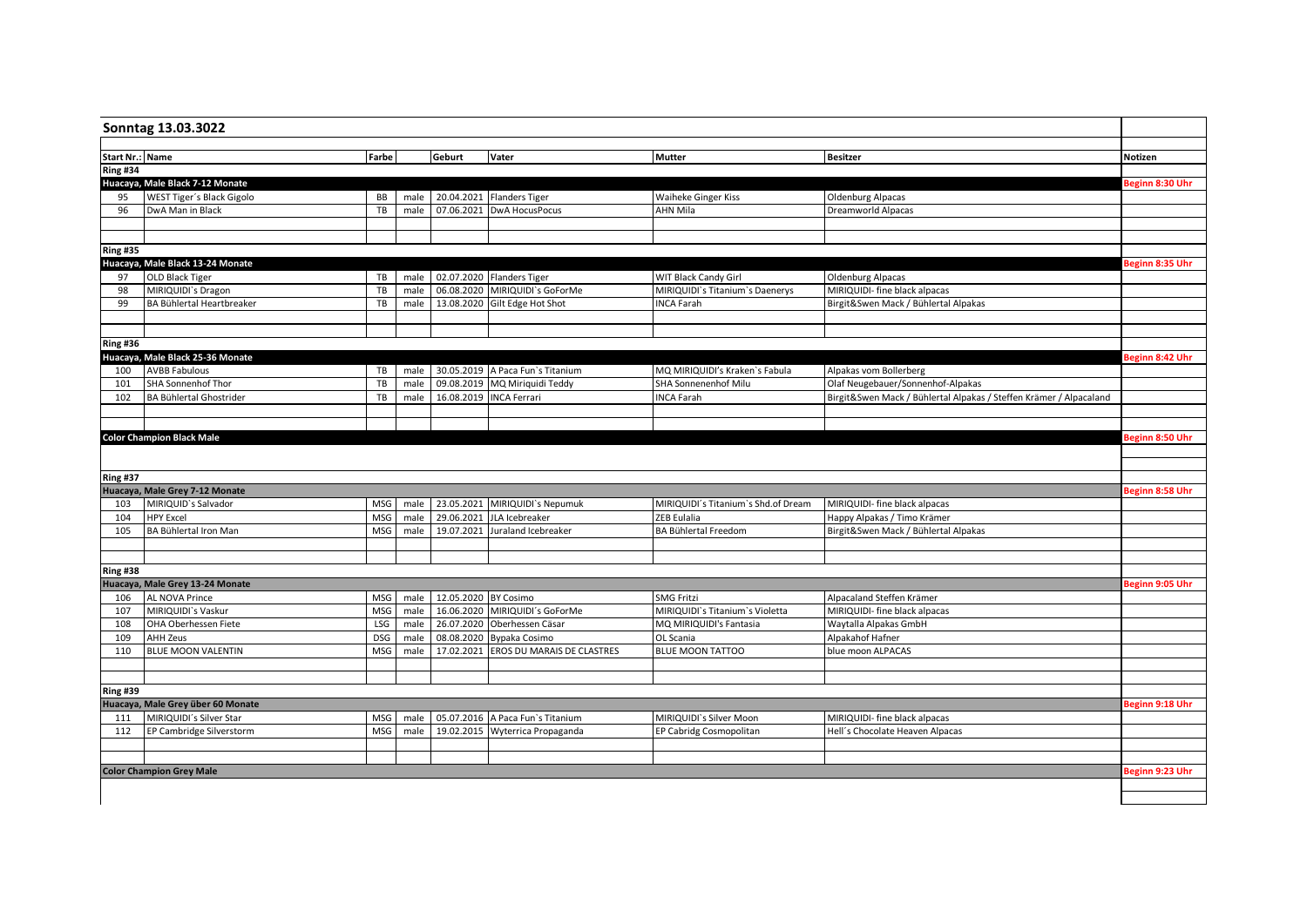| Start Nr.: Name |                                          | Farbe |      | Geburt                | Vater                                  | Mutter                         | <b>Besitzer</b>                     |                  |
|-----------------|------------------------------------------|-------|------|-----------------------|----------------------------------------|--------------------------------|-------------------------------------|------------------|
| <b>Ring #40</b> |                                          |       |      |                       |                                        |                                |                                     |                  |
|                 | Huacaya, Male Roan 7-12 Monate           |       |      |                       |                                        |                                |                                     | Beginn 9:33 Uhr  |
| 113             | <b>BLUE MOON ROCKABILLY</b>              | Roan  | male |                       | 26.02.2021 NZSUMMERHILL LEOPARD HERMES | PRAIRIESPIRIT ALLISON          | blue moon ALPACAS                   |                  |
|                 |                                          |       |      |                       |                                        |                                |                                     |                  |
|                 |                                          |       |      |                       |                                        |                                |                                     |                  |
|                 | <b>Color Champion Roan Male</b>          |       |      |                       |                                        |                                |                                     | Beginn 9:35 Uhr  |
|                 |                                          |       |      |                       |                                        |                                |                                     |                  |
|                 |                                          |       |      |                       |                                        |                                |                                     |                  |
| <b>Ring #41</b> |                                          |       |      |                       |                                        |                                |                                     |                  |
|                 | luacaya, Male Brown 7-12 Monate          |       |      |                       |                                        |                                |                                     | Beginn 9:37 Uhr  |
| 114             | Sun Star Firestorm                       | LB    | male |                       | 23.03.2021 EP Cambridge Ball of Fire   | Sun Star Oh la la              | Sun Star Alpacas                    |                  |
| 115             | Sun Star Mandalorian                     | MB    | male |                       | 04.04.2021 AHL Peruvian TruHighlander  | Shamarra Roaring Meg ET        | Sun Star Alpacas                    |                  |
| 116             | OLD Simply d'Amour                       | DB    | male | 01.05.2021            | OLD Te Amour                           | Canchones Miriquidi Sensation  | Oldenburg Alpacas                   |                  |
| 117             | ADW FireGrimaldi                         | MB    | male |                       | 12.05.2021 Gilt Edge Firebrand         | ALM Genua                      | Alpakas des Westens                 |                  |
| 118             | DwA Wallace                              | DB    | male | 20.05.2021            | Flanders Ronin ET                      | DwA Whisper                    | Dreamworld Alpacas                  |                  |
| 119             | LU Splash                                | LB    | male | 24.06.2021 AoD Sirius |                                        | LU Shakira                     | Dreamworld Alpacas                  |                  |
|                 |                                          |       |      |                       |                                        |                                |                                     |                  |
|                 |                                          |       |      |                       |                                        |                                |                                     |                  |
|                 |                                          |       |      |                       |                                        |                                |                                     |                  |
| Ring #42        |                                          |       |      |                       |                                        |                                |                                     |                  |
|                 | Huacaya, Male Brown 13-24 Monate         |       |      |                       |                                        |                                |                                     | Beginn 9:52 Uhr  |
| 120             | <b>NEW Highland Kiano</b>                | MB    | male |                       | 17.07.2020 AHL Peruvian TruHighlander  | ANA Kamii                      | Yves-Dominique & Shari Buschmann    |                  |
|                 |                                          |       |      |                       |                                        |                                |                                     |                  |
|                 |                                          |       |      |                       |                                        |                                |                                     |                  |
| <b>Ring #43</b> |                                          |       |      |                       |                                        |                                |                                     |                  |
|                 | Huacaya, Male Brown 25-36 Monate         |       |      |                       |                                        |                                |                                     | Beginn 9:54 Uhr  |
| 121             | ADW Geronimos Eldorado                   | MB    | male |                       | 19.05.2019 ADW Manhattans Geronimo     | Shamarra Eva                   | Alpakas des Westens                 |                  |
| 122             | Kingston vom Oberberg                    | MB    | male | 02.08.2019            | Flanders Kryptonite ET                 | Favour vom Oberberg            | <b>Auenland Alpakas</b>             |                  |
|                 |                                          |       |      |                       |                                        |                                |                                     |                  |
|                 |                                          |       |      |                       |                                        |                                |                                     |                  |
| <b>Ring #44</b> |                                          |       |      |                       |                                        |                                |                                     |                  |
|                 | Juacaya, Male Brown 37-48 Monate         |       |      |                       |                                        |                                |                                     | Beginn 9:59 Uhr  |
| 123             | Alpaka Glück Earl Magic                  | MB    | male |                       | 24.06.2018 Waratah Flats Earl Grey     | Flanders Arequipa ET           | Alpaka Glück                        |                  |
| 124             | AL Alpacaland Garry                      | MB    | male | 17.09.2018            | <b>GRF Gustav Appleson</b>             | yneden Rosebud                 | Alpacaland Steffen Krämer           |                  |
|                 |                                          |       |      |                       |                                        |                                |                                     |                  |
|                 |                                          |       |      |                       |                                        |                                |                                     |                  |
| <b>Ring #45</b> |                                          |       |      |                       |                                        |                                |                                     |                  |
|                 | Juacaya, Male Brown 49-60 Monate         |       |      |                       |                                        |                                |                                     | Beginn 10:04 Uhr |
| 125             | <b>DwA Medicus</b>                       | LB    | male |                       | 21.05.2017 AHL TruHighlander           | Flanders Mirella               | Dreamworld Alpacas                  |                  |
|                 |                                          |       |      |                       |                                        |                                |                                     |                  |
|                 |                                          |       |      |                       |                                        |                                |                                     |                  |
|                 | <b>Color Champion Brown Male</b>         |       |      |                       |                                        |                                |                                     | Beginn 10:06 Uhr |
|                 |                                          |       |      |                       |                                        |                                |                                     |                  |
|                 |                                          |       |      |                       |                                        |                                |                                     |                  |
| <b>Ring #46</b> |                                          |       |      |                       |                                        |                                |                                     |                  |
|                 | Iuacaya, Male Med./Dark Fawn 7-12 Monate |       |      |                       |                                        |                                |                                     | Beginn 10:21 Uhr |
| 126             | AM Campino Molino                        | DF    | male | 16.06.2021            | <b>GRF Gustav Appleson</b>             | AM Donna Silva                 | Fred Müller Alpakaburg Molino       |                  |
| 127             | <b>AVBB Nodin</b>                        | MF    | male |                       | 21.06.2021 MQ Vendetta                 | AVBB Nola                      | Alpakas vom Bollerberg              |                  |
| 128             | MIRIQUIDI's Flash                        | DF    | male | 03.07.2021            | Xanadu Chasseur                        | MIRIQUIDI's Fay                | MIRIQUIDI- fine black alpacas       |                  |
| 129             | <b>AVW Daviid's Percival</b>             | DF    | male |                       | 05.07.2021 AA Swabian Pro Davvid       | AVW Pogy's Pearl               | Detlef Räsener/Alpakas vom Weinberg |                  |
|                 |                                          |       |      |                       |                                        |                                |                                     |                  |
|                 |                                          |       |      |                       |                                        |                                |                                     |                  |
| Ring #46a       |                                          |       |      |                       |                                        |                                |                                     |                  |
|                 | Iuacaya, Male Med./Dark Fawn 7-12 Monate |       |      |                       |                                        |                                |                                     | Beginn 10:31 Uhr |
| 130             | <b>NEW Tsunamis Campino</b>              | MF    | male | 16.07.2021            | <b>SMG Quechuas Tsunami</b>            | <b>ANA Highland Fearchara</b>  | Yves-Dominique & Shari Buschmann    |                  |
| 131             | ADW Gold Monsun                          | MF    |      |                       |                                        | <b>ADW Manhattans Manitoba</b> |                                     |                  |
|                 |                                          | MF    | male | 28.07.2021            | Waratah Flats Gold Smith               |                                | Alpakas des Westens                 |                  |
| 132             | <b>SHA Sonnenhof Bandit</b>              |       | male | 31.07.2021 AGS Nestor |                                        | SHA Sonnenhof Malia            | Olaf Neugebauer/Sonnenhof-Alpakas   |                  |
| 180             | AWG Inspiration of Moonlight             | MF    | male | 03.08.2021 SG Jargo   |                                        | NZ12 Pejo Isabella             | Alpakawiese Grundmann               |                  |
|                 |                                          |       |      |                       |                                        |                                |                                     |                  |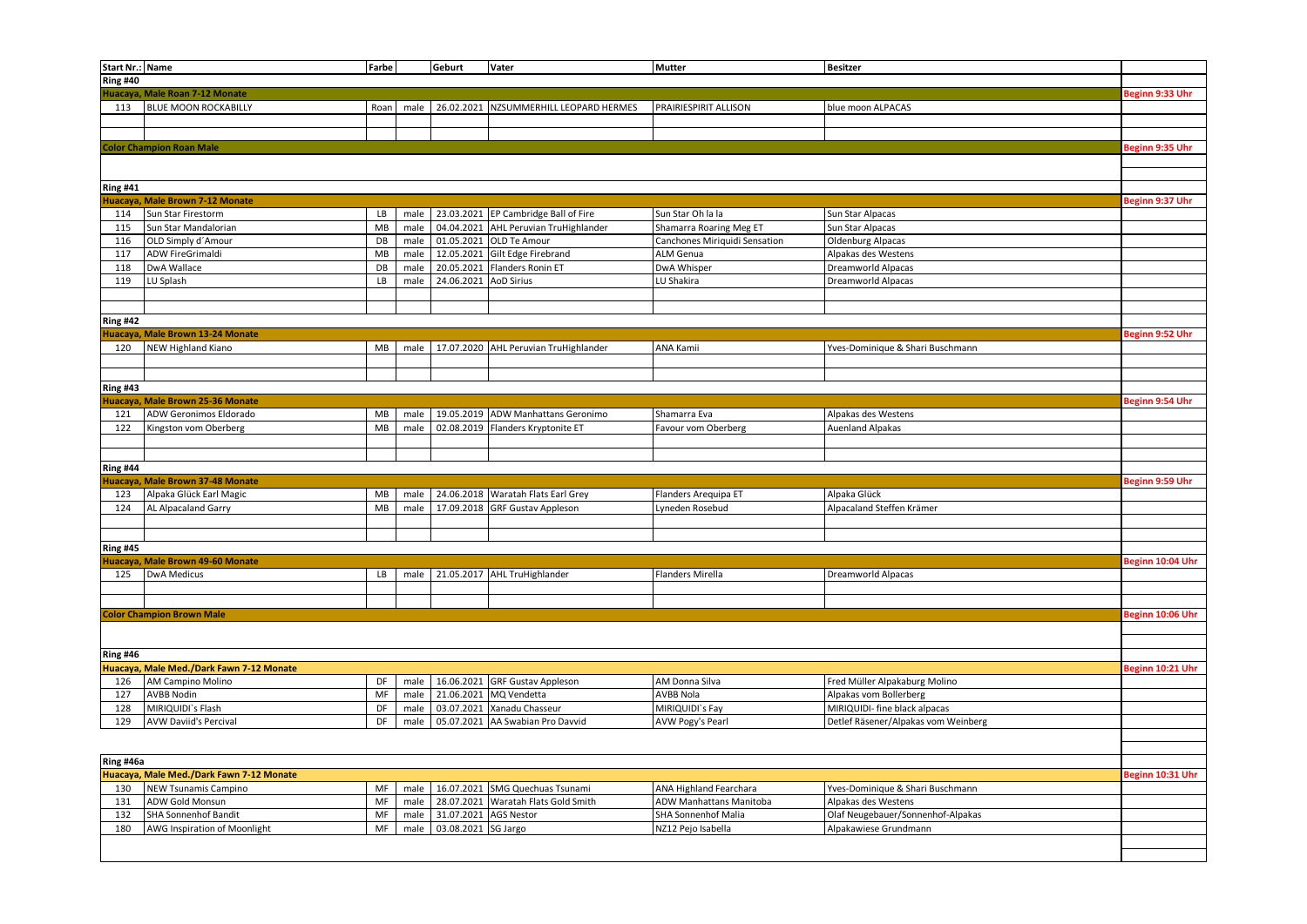| <b>Start Nr.: Name</b> |                                             | Farbe    |      | Geburt                | Vater                                        | <b>Mutter</b>                 | <b>Besitzer</b>                  |                  |
|------------------------|---------------------------------------------|----------|------|-----------------------|----------------------------------------------|-------------------------------|----------------------------------|------------------|
| <b>Ring #47</b>        |                                             |          |      |                       |                                              |                               |                                  |                  |
|                        | Huacaya, Male Med./Dark Fawn 13-24 Monate   |          |      |                       |                                              |                               |                                  | Beginn 10:42 Uhr |
|                        |                                             |          |      |                       |                                              |                               |                                  |                  |
| 133                    | <b>WEST Avenger</b>                         | DF       | male |                       | 15.05.2020 MillDUck Oregon                   | Flanders Arianne ET           | <b>Westfalen Alpacas</b>         |                  |
| 134                    | <b>AVHA Gismo</b>                           | DF       | male | 25.05.2020            | Vekofarm Jandi                               | <b>AVHA Belissima</b>         | Alpakas vom Süd-Hang             |                  |
| 135                    | AVHE Tokio Yokohama vom Hof Erlenbruch      | MF       | male |                       | 25.06.2020 ADW Manhattans Lamborghini        | ADW Queenstown                | Alpakas vom Hof Erlenbruch       |                  |
| 136                    | <b>AADL Henri</b>                           | MF       | male |                       | 12.07.2020 Aquaviva Titus                    | AZHO ProLeonor vom Oberberg   | Alpaka an der Leine              |                  |
| 137                    | WAY Keanu                                   | MF       | male | 10.09.2020            | FAZ Amigo                                    | WAY Helena                    | Waytalla Alpakas GmbH            |                  |
|                        |                                             |          |      |                       |                                              |                               |                                  |                  |
|                        |                                             |          |      |                       |                                              |                               |                                  |                  |
| Ring #48               |                                             |          |      |                       |                                              |                               |                                  |                  |
|                        | Huacaya, Male Med./Dark Fawn 25-36 Monate   |          |      |                       |                                              |                               |                                  | Beginn 10:57 Uhr |
| 138                    | Gilt Edge Masterpiece                       | MF       | male |                       | 22.10.2019 Futura Humdinger                  | Gilt Edge Stardust            | Alpaka Glück                     |                  |
| 139                    | Gilt Edge Wildfire                          | MF       | male |                       | 01.02.2020 Gilt Edge Firebrand               | Aviana Farms Sangria          | Alpaka Glück                     |                  |
| 140                    | Sun Star Domingo                            | $\sf MF$ | male | 10.03.2020            | Timbertop CT Grand Slam                      | Sun Star Dominata             | Sun Star Alpacas                 |                  |
|                        |                                             |          |      |                       |                                              |                               |                                  |                  |
|                        |                                             |          |      |                       |                                              |                               |                                  |                  |
| <b>Ring #49</b>        |                                             |          |      |                       |                                              |                               |                                  |                  |
|                        |                                             |          |      |                       |                                              |                               |                                  |                  |
|                        | Huacaya, Male Med./Dark Fawn 37-48 Monate   |          |      |                       |                                              |                               |                                  | Beginn 11:04 Uhr |
| 141                    | AoD Marco Polo                              | MF       | male |                       | 09.04.2018 Wildflower Tobru                  | SG Juleika                    | Saubachtal-Alpakaranch           |                  |
| 142                    | <b>AVW Dakar</b>                            | MF       | male | 13.06.2018            | AA Swabian ProDaviid                         | <b>AVW Highland Emilia</b>    | Alpaka an der Leine              |                  |
|                        |                                             |          |      |                       |                                              |                               |                                  |                  |
|                        |                                             |          |      |                       |                                              |                               |                                  |                  |
| <b>Ring #50</b>        |                                             |          |      |                       |                                              |                               |                                  |                  |
|                        | Huacaya, Male Med./Dark Fawn über 60 Monate |          |      |                       |                                              |                               |                                  | Beginn 11:09 Uhr |
| 143                    | ANA Highland Keno                           | MF       | male |                       | 18.05.2014 AHL Peruvian TruHighlander        | <b>ANA Kamii</b>              | Yves-Dominique & Shari Buschmann |                  |
| 144                    | OLD Te Amour                                | MF       | male |                       | 17.06.2014 AHL Peruvian TruHighlander        | OLD Tattinger                 | <b>Oldenburg Alpacas</b>         |                  |
|                        |                                             |          |      |                       |                                              |                               |                                  |                  |
|                        |                                             |          |      |                       |                                              |                               |                                  |                  |
|                        | <b>Color Champion Med./Dark Fawn Male</b>   |          |      |                       |                                              |                               |                                  | Beginn 11:14 Uhr |
|                        |                                             |          |      |                       |                                              |                               |                                  |                  |
|                        |                                             |          |      |                       |                                              |                               |                                  |                  |
| <b>Ring #51</b>        |                                             |          |      |                       |                                              |                               |                                  |                  |
|                        | Suri, Male Appalossa 49-60 Monate           |          |      |                       |                                              |                               |                                  | Beginn 11:29 Uhr |
| 145                    | NZ Summerhill Beaumont                      | App      |      |                       | male 31.01.2017 NZ Summerhill Leopard Prince | Hemiccoyo Distinct Impression | Hell's Chocolate Heaven Alpacas  |                  |
|                        |                                             |          |      |                       |                                              |                               |                                  |                  |
|                        |                                             |          |      |                       |                                              |                               |                                  |                  |
| <b>Ring #52</b>        |                                             |          |      |                       |                                              |                               |                                  |                  |
|                        | uri, Male Appalossa über 60 Monate          |          |      |                       |                                              |                               |                                  | Beginn 11:31 Uhr |
| 146                    | Painted Pines Dante                         | App      | male |                       | 04.06.2013 Wardlaws Leopard                  | Suricaya Incan pice           | Suri Revolution                  |                  |
|                        |                                             |          |      |                       |                                              |                               |                                  |                  |
| <b>Ring #53</b>        |                                             |          |      |                       |                                              |                               |                                  |                  |
|                        | <b>Juri, Male Brown 13-24 Monate</b>        |          |      |                       |                                              |                               |                                  | Beginn 11:33 Uhr |
| 147                    | ALA Kalahari                                | MB       | male |                       | 06.08.2020 MLA Zulu's Silas                  | <b>ARA Cherazar</b>           | <b>Auenland Alpakas</b>          |                  |
|                        |                                             |          |      |                       |                                              |                               |                                  |                  |
| <b>Ring #54</b>        |                                             |          |      |                       |                                              |                               |                                  |                  |
|                        | Suri, Male Med./Dark Fawn 7-12 Monate       |          |      |                       |                                              |                               |                                  | Beginn 11:35 Uhr |
| 148                    | ALA Paganini                                | MF       | male |                       | 01.08.2021 AWS Giacomo                       | ALA Ramaneeya                 | <b>Auenland Alpakas</b>          |                  |
|                        |                                             |          |      |                       |                                              |                               |                                  |                  |
| <b>Ring #55</b>        |                                             |          |      |                       |                                              |                               |                                  |                  |
|                        | iuri, Male Med./Dark Fawn 37-48 Monate      |          |      |                       |                                              |                               |                                  | Beginn 11:37 Uhr |
| 149                    | <b>STAR Whisky</b>                          | MF       | male | 03.02.2019 STAR Wesir |                                              | <b>STAR Naomi</b>             | Saubachtal-Alpakaranch           |                  |
|                        |                                             |          |      |                       |                                              |                               |                                  |                  |
|                        |                                             |          |      |                       |                                              |                               |                                  |                  |
|                        |                                             |          |      |                       |                                              |                               |                                  |                  |
| <b>Ring #56</b>        |                                             |          |      |                       |                                              |                               |                                  |                  |
|                        | Suri, Male Beige/Light Fawn 7-12 Monate     |          |      |                       |                                              |                               |                                  | Beginn 11:39 Uhr |
| 150                    | <b>EHA Connors Illuri</b>                   | LF.      | male |                       | 16.05.2021 EHA Octans Connors                | <b>EHA Madolos Candy Girl</b> | Sabine Wald Elbenhof Alpaka      |                  |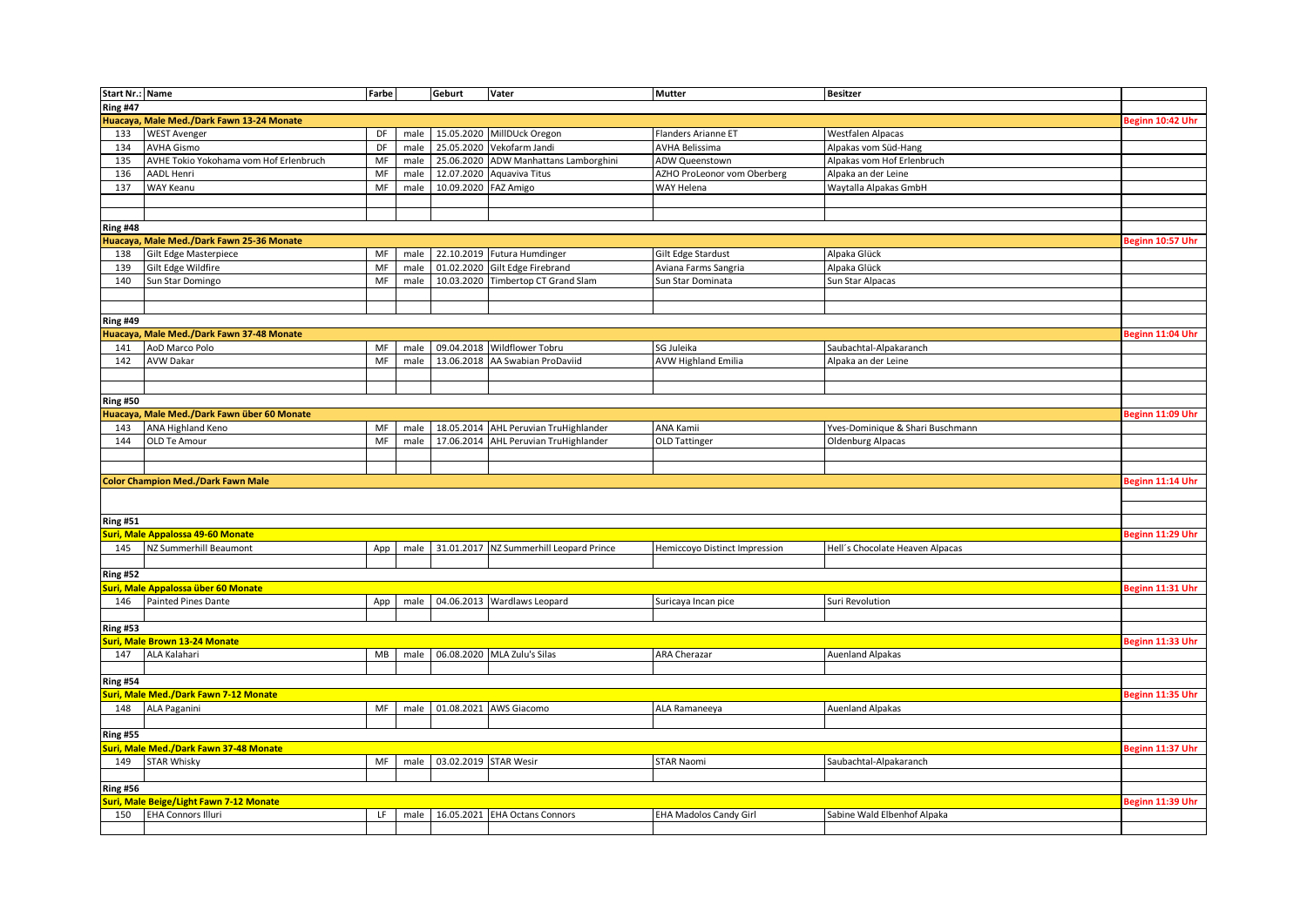| <b>Start Nr.: Name</b>   |                                                 | Farbe |      | Geburt     | Vater                                | <b>Mutter</b>               | <b>Besitzer</b>                      |                  |
|--------------------------|-------------------------------------------------|-------|------|------------|--------------------------------------|-----------------------------|--------------------------------------|------------------|
| <b>Ring #57</b>          |                                                 |       |      |            |                                      |                             |                                      |                  |
|                          | Suri, Male Beige/Light Fawn 37-48 Monate        |       |      |            |                                      |                             |                                      | Beginn 11:41 Uhr |
| 151                      | STAR Wasari                                     | BG    | male |            | 14.10.2018 Sid Valley Wesley         | <b>STAR Diana</b>           | Saubachtal-Alpakaranch               |                  |
|                          |                                                 |       |      |            |                                      |                             |                                      |                  |
| <b>Ring #58</b>          |                                                 |       |      |            |                                      |                             |                                      |                  |
|                          | Suri, Male Beige/Light Fawn 49-60 Monate        |       |      |            |                                      |                             |                                      | Beginn 11:43 Uhr |
| 152                      | <b>EHA Elio</b>                                 | LF.   | male | 14.08.2017 | Surilana Surpass                     | Surilana Cosmos             | Saubachtal-Alpakaranch               |                  |
|                          |                                                 |       |      |            |                                      |                             |                                      |                  |
| <b>Ring #59</b>          |                                                 |       |      |            |                                      |                             |                                      |                  |
|                          | Suri, Male White 7-12 Monate                    |       |      |            |                                      |                             |                                      | Beginn 11:45 Uhr |
| 153                      | <b>ALA Cassini</b>                              | WH    | male |            | 11.07.2021 AWS Giacomo               | AAG Lainey of Avalon        | <b>Auenland Alpakas</b>              |                  |
|                          |                                                 |       |      |            |                                      |                             |                                      |                  |
| <b>Ring #60</b>          |                                                 |       |      |            |                                      |                             |                                      |                  |
|                          | Suri, Male White 13-24 Monate                   |       |      |            |                                      |                             |                                      | Beginn 11:47 Uhr |
| 154                      | <b>STAR Ikarus</b>                              | WH    | male |            | 24.07.2020 Surilana Royal Innovation | <b>STAR Fayance</b>         | Saubachtal-Alpakaranch               |                  |
|                          |                                                 |       |      |            |                                      |                             |                                      |                  |
| <b>Ring #61</b>          |                                                 |       |      |            |                                      |                             |                                      |                  |
|                          | Suri, Male White 25-36 Monate                   |       |      |            |                                      |                             |                                      | Beginn 11:49 Uhr |
| 155                      | <b>STAR Incognito</b>                           | WH    | male |            | 21.09.2019 Surilana Royal Innovation | <b>STAR Naomi</b>           | Saubachtal-Alpakaranch               |                  |
| 156                      |                                                 | WH    | male | 22.09.2019 |                                      | Surilana Illinois           |                                      |                  |
|                          | SURI Peruvian Royal Dakota                      |       |      |            | Surilana Surpass                     |                             | <b>OLdenburg Alpacas</b>             |                  |
| <b>Ring #62</b>          |                                                 |       |      |            |                                      |                             |                                      |                  |
|                          |                                                 |       |      |            |                                      |                             |                                      | Beginn 11:53 Uhr |
|                          | Suri, Male White über 60 Monate                 |       |      |            |                                      |                             |                                      |                  |
| 157                      | Surico Vivo                                     | WH    | male |            | 21.04.2014 SURICO Alinghi            | SURICO Diva                 | AlpaSuri GbR                         |                  |
|                          |                                                 |       |      |            |                                      |                             |                                      |                  |
| <b>Best of Suri Male</b> |                                                 |       |      |            |                                      |                             |                                      | Beginn 11:55 Uhr |
|                          |                                                 |       |      |            |                                      |                             |                                      |                  |
|                          |                                                 |       |      |            |                                      |                             |                                      |                  |
|                          |                                                 |       |      |            | Mittagspause 12:15-13:00 Uhr         |                             |                                      |                  |
|                          |                                                 |       |      |            |                                      |                             |                                      |                  |
|                          |                                                 |       |      |            |                                      |                             |                                      |                  |
| <b>Ring #63</b>          |                                                 |       |      |            |                                      |                             |                                      |                  |
|                          | Huacaya, Appaloosa 7-12 Monate                  |       |      |            |                                      |                             |                                      | Beginn 13:00 Uhr |
| 159                      | AVHE Chevron vom Hof Erlenbruch                 | App   | male | 09.06.2021 | Ambersun Splash                      | <b>ALS Danielle</b>         | Alpakas vom Hof Erlenbruch           |                  |
| 160                      | BA Bühlertal Inferno                            | App   | male | 20.06.2021 | <b>Quality Line Fury</b>             | <b>BA Bühlertal Equisit</b> | Birgit&Swen Mack / Bühlertal Alpakas |                  |
| 161                      | CLA Commanchen's Jappelou                       | App   | male | 28.06.2021 | CLA Commanchen's Ghostwriter         | CCA Jami-Lee                | Commanchenland-Alpakas               |                  |
| 162                      | AVHE Creed vom Hof Erlenbruch                   | App   | male | 05.07.2021 | NZ Summerhill Prince of Diamonds     | ADW Queenstown              | Alpakas vom Hof Erlenbruch           |                  |
| 163                      | AVHE Seersucker vom Hof Erlenbruch              | App   | male | 15.07.2021 | Ambersun SpecUlation                 | ASA Leovera                 | Alpakas vom Hof Erlenbruch           |                  |
| 164                      | AVHE Hercules vom Hof Erlenbruch                | App   | male | 24.07.2021 | Snowmass Independence                | DE08 Wiebke                 | Alpakas vom Hof Erlenbruch           |                  |
| 165                      | BLUE MOON LEOPARD TIGER KING                    | App   | male | 09.08.2021 | <b>BLUE MOON TIGER</b>               | <b>BLUE MOON PIPPILOTTA</b> | blue moon ALPACAS                    |                  |
|                          |                                                 |       |      |            |                                      |                             |                                      |                  |
|                          |                                                 |       |      |            |                                      |                             |                                      |                  |
| <b>Ring #64</b>          |                                                 |       |      |            |                                      |                             |                                      |                  |
|                          | Huacaya, Appaloosa 13-24 Monate                 |       |      |            |                                      |                             |                                      | Beginn 13:20 Uhr |
| 166                      | AVHE Serengeti Worker Junior vom Hof Erlenbruch | App   | male |            | 21.07.2020 Poet's Worker's Pride     | AvdH Sunshiner              | Alpakas vom Hof Erlenbruch           |                  |
| 167                      | BLUE MOON LEOPARD HERMAN                        | App   | male | 25.01.2021 | NZSUMMERHILL LEOPARD HERMES          | BLUE MOON APPLAUSE          | blue moon ALPACAS                    |                  |
|                          |                                                 |       |      |            |                                      |                             |                                      |                  |
|                          |                                                 |       |      |            |                                      |                             |                                      |                  |
| <b>Ring #65</b>          |                                                 |       |      |            |                                      |                             |                                      |                  |
|                          | Huacaya, Appaloosa 25-36 Monate                 |       |      |            |                                      |                             |                                      | Beginn 13:25 Uhr |
| 168                      | <b>Toota Hidalgo</b>                            | App   | male |            | 21.09.2019 Popham Amboselli          | <b>UBR Toota Appalonia</b>  | Happy Alpakas / Alpakahof Hafner     |                  |
|                          |                                                 |       |      |            |                                      |                             |                                      |                  |
|                          |                                                 |       |      |            |                                      |                             |                                      |                  |
|                          |                                                 |       |      |            |                                      |                             |                                      |                  |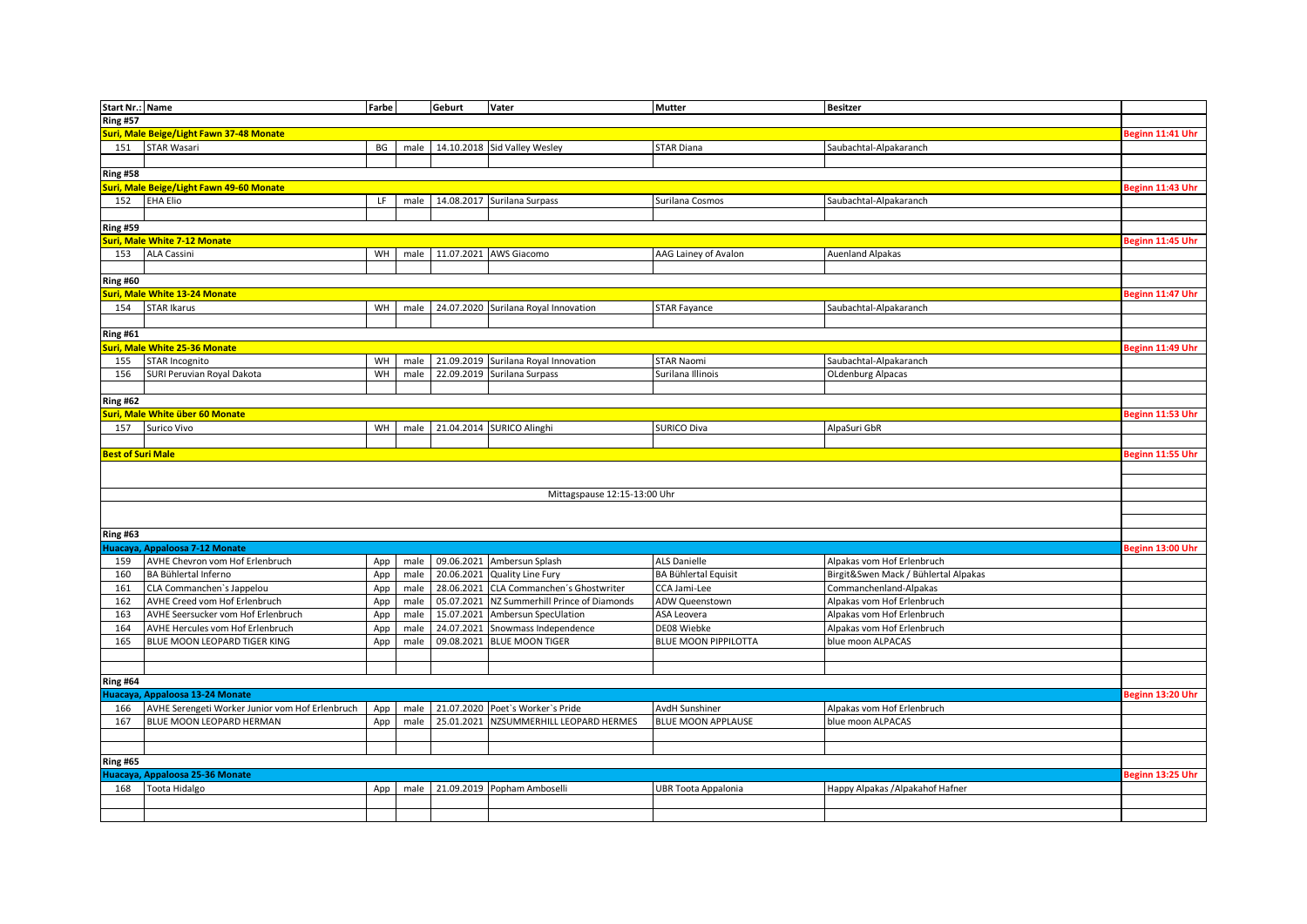| <b>Start Nr.: Name</b> |                                               | Farbe |      | Geburt                | Vater                                 | <b>Mutter</b>                  | <b>Besitzer</b>                           |                  |
|------------------------|-----------------------------------------------|-------|------|-----------------------|---------------------------------------|--------------------------------|-------------------------------------------|------------------|
| <b>Ring #66</b>        |                                               |       |      |                       |                                       |                                |                                           |                  |
|                        | Huacaya, Appaloosa über 60 Monate             |       |      |                       |                                       |                                |                                           | Beginn 13:27 Uhr |
| 169                    | ALS Leopeppe                                  | App   | male |                       | 07.07.2016 Ambersun SpecUlation       | ALS Pepper                     | Alpakas vom Hof Erlenbruch                |                  |
|                        |                                               |       |      |                       |                                       |                                |                                           |                  |
|                        |                                               |       |      |                       |                                       |                                |                                           |                  |
|                        | <b>Color Champion Appalossa Male</b>          |       |      |                       |                                       |                                |                                           | Beginn 13:30 Uhr |
|                        |                                               |       |      |                       |                                       |                                |                                           |                  |
|                        |                                               |       |      |                       |                                       |                                |                                           |                  |
| <b>Ring #67</b>        |                                               |       |      |                       |                                       |                                |                                           |                  |
|                        | Huacaya, Male Beige/Light Fawn 7-12 Monate    |       |      |                       |                                       |                                |                                           | Beginn 13:40 Uhr |
| 170                    | OLD El Moro d' Amour                          | BG    | male |                       | 08.04.2021 OLD Te Amour               | <b>AHL Peruvian TruMarisol</b> | <b>Oldenburg Alpacas</b>                  |                  |
| 171                    | ALA Caramello                                 | LF    | male | 20.05.2021 QL Joyride |                                       | MMR Anni                       | <b>Auenland Alpakas</b>                   |                  |
| 172                    | WWA Wiedwisch Tomme                           | LF    | male |                       | 02.06.2021 NYBO Shear F. Dexter       | Wiedwisch Thea                 | Carl Rusch / Hof Wiedwisch                |                  |
| 173                    | CLA Commanchen's Jolyceur                     | BG    | male |                       | 14.06.2021 SWS Severino               | <b>AOD Athena</b>              | Commanchenland-Alpakas                    |                  |
| 174                    | DwA Problematico                              | BG    | male |                       | 12.07.2021 DwA Medicus                | AL Promise                     | Dreamworld Alpacas                        |                  |
| 175                    | <b>NEW Legolas</b>                            | BG    | male |                       | 02.08.2021 ANA Highland Keno          | <b>NEW Luana Ynouk</b>         | Yves-Dominique & Shari Buschmann          |                  |
|                        |                                               |       |      |                       |                                       |                                |                                           |                  |
|                        |                                               |       |      |                       |                                       |                                |                                           |                  |
| <b>Ring #68</b>        |                                               |       |      |                       |                                       |                                |                                           |                  |
|                        | Huacaya, Male Beige/Light Fawn 13-24 Monate   |       |      |                       |                                       |                                |                                           | Beginn 13:55 Uhr |
| 176                    | ALA IceBreaker                                | BG    | male |                       | 24.03.2020 WIT Don Calli              | ALA Accoyo Arctic IceFairy     | <b>Auenland Alpakas</b>                   |                  |
| 177                    | ALT Daro                                      | LF    | male |                       | 01.06.2020 Flanders Ronin             | <b>ALT Darlina</b>             | G. Mann                                   |                  |
| 178                    | <b>ALSU Cookie Monster</b>                    | LF    | male |                       | 22.06.2020 WIT Don Calli              | EP Cambridge Dance Away        | AlpaSuri GbR                              |                  |
| 179                    | WM Igor von der Weilachmühle                  | BG    | male |                       | 03.08.2020 KA Alpacaland Nanuk        | WM Dina von der Weilachmühle   | Alpacaland Steffen Krämer                 |                  |
| 181                    | <b>TLS Appetizer</b>                          | BG    | male |                       | 27.08.2020 Martina Bourbon            | TLS Adrina                     | Dreamworld Alpacas                        |                  |
|                        |                                               |       |      |                       |                                       |                                |                                           |                  |
| <b>Ring #69</b>        |                                               |       |      |                       |                                       |                                |                                           |                  |
|                        | Huacaya, Male Beige/Light Fawn 25-36 Monate   |       |      |                       |                                       |                                |                                           | Beginn 14:10 Uhr |
| 182                    | Sun Star Santiago                             | BG    | male |                       | 01.05.2019 Timbertop CT Grand Slam    | Florez                         | Sun Star Alpacas                          |                  |
| 183                    | Alpaka Glück Marques                          | BG    | male | 31.05.2019            | Hemiccoyo Matrix                      | AOS Camilla 774                | Alpaka Glück                              |                  |
| 184                    | Fairytale Mr. Brightside                      | LF    | male | 13.06.2019            | AV Benz Emilio                        | FTA Fairytale Rosalie          | Alpakas vom Bollerberg/Oberhessen Alpakas |                  |
|                        |                                               |       |      |                       |                                       |                                |                                           |                  |
|                        |                                               |       |      |                       |                                       |                                |                                           |                  |
| <b>Ring #70</b>        |                                               |       |      |                       |                                       |                                |                                           |                  |
|                        | Huacaya, Male Beige/Light Fawn 49-60 Monate   |       |      |                       |                                       |                                |                                           | Beginn 14:17 Uhr |
| 185                    | SWS Satinero                                  | BG    | male |                       | 16.05.2017 SWS Highland Sentinel      | SWS Lifestyle Lady             | Dreamworld Alpacas                        |                  |
|                        |                                               |       |      |                       |                                       |                                |                                           |                  |
|                        |                                               |       |      |                       |                                       |                                |                                           |                  |
|                        | <b>Color Champion Beige/Light Fawn Female</b> |       |      |                       |                                       |                                |                                           | Beginn 14:19 Uhr |
|                        |                                               |       |      |                       |                                       |                                |                                           |                  |
|                        |                                               |       |      |                       |                                       |                                |                                           |                  |
| <b>Ring #71</b>        |                                               |       |      |                       |                                       |                                |                                           |                  |
|                        | Huacaya, Male White 7-12 Monate               |       |      |                       |                                       |                                |                                           | Beginn 14:29 Uhr |
| 186                    | Sun Star Max                                  | WH    | male |                       | 30.04.2021 Timbertop CT Grand Slam    | Roberta                        | Sun Star Alpacas                          |                  |
| 187                    | EHA PR Ilja                                   | WH    | male |                       | 21.05.2021 Snowmass Pure Reserve XX   | <b>EHA Davina</b>              | Frank Skorek Elbenhof Alpaka              |                  |
| 188                    | AV Benz Justus                                | WH    | male |                       | 31.05.2021 Algoma Chaska              | AV Benz Joena                  | Alpaka an der Leine                       |                  |
| 189                    | <b>NEW Highland Khalif</b>                    | WH    | male |                       | 19.07.2021 AHL Peruvian TruHighlander | ANA Kamii                      | Yves-Dominique & Shari Buschmann          |                  |
| 190                    | AM Alfredo Molino                             | WH    | male |                       | 31.07.2021 GRF Gustav Appleson        | AM Marena Molino               | Fred Müller Alpakaburg Molino             |                  |
| 191                    | <b>ALSU Douglas</b>                           | WH    | male | 01.08.2021            | QAI Legend                            | Snowmass Lasting Legend        | AlpaSuri GbR                              |                  |
|                        |                                               |       |      |                       |                                       |                                |                                           |                  |
|                        |                                               |       |      |                       |                                       |                                |                                           |                  |